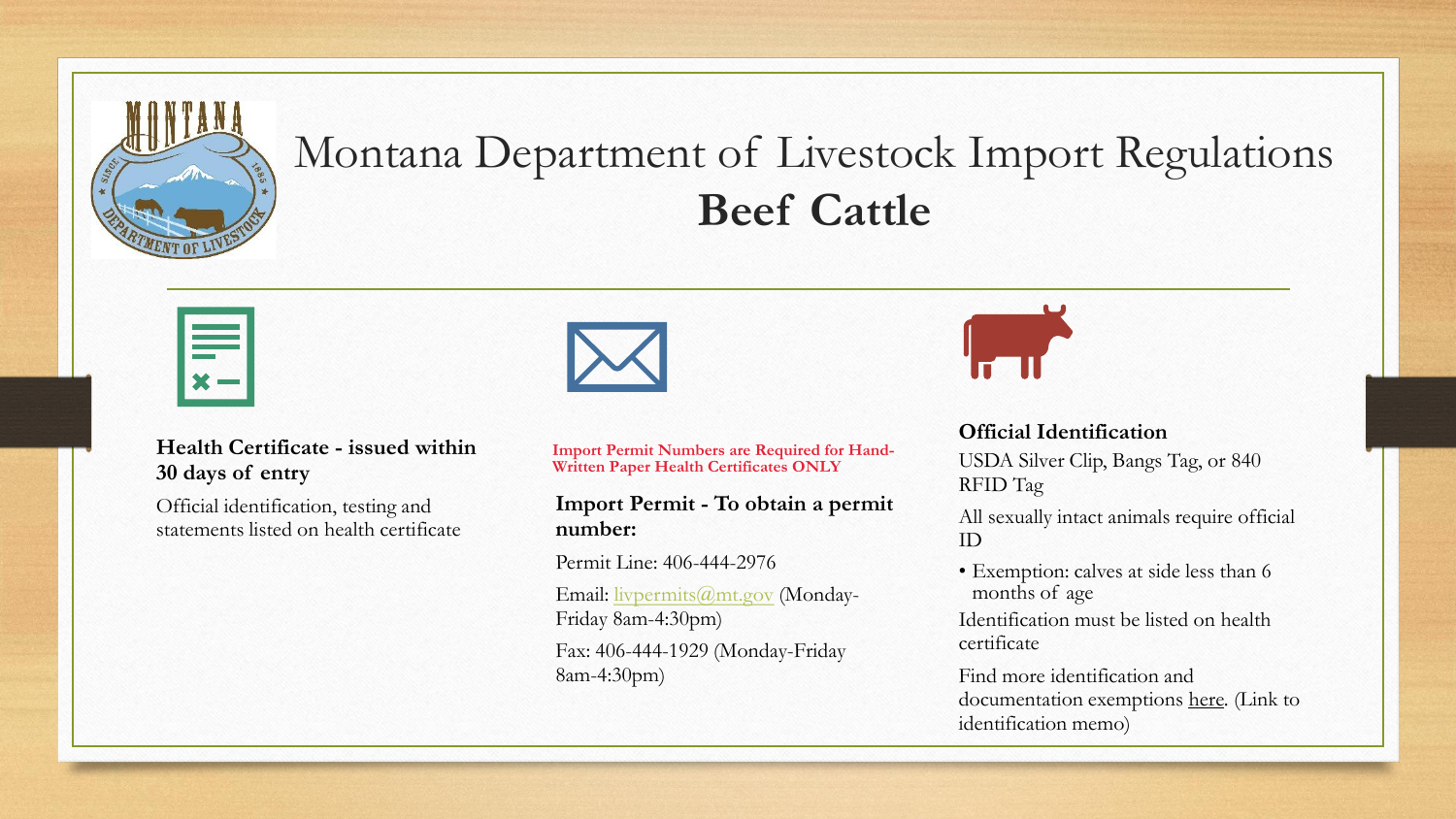

# **Feeding, Breeding, and/or Sale Cattle Import** Testing Requirements

### **Trichomoniasis**

Bulls for sale purposes:

- Virgin bulls less than 12 months of age
- No testing required

Virgin bulls 12-24 months of age

• No testing required

Non-virgin bulls and bulls greater than 24 months of age

- One single negative PCR within 60 days
- Void upon commingling with female cattle \*Pooled PCRs are acceptable